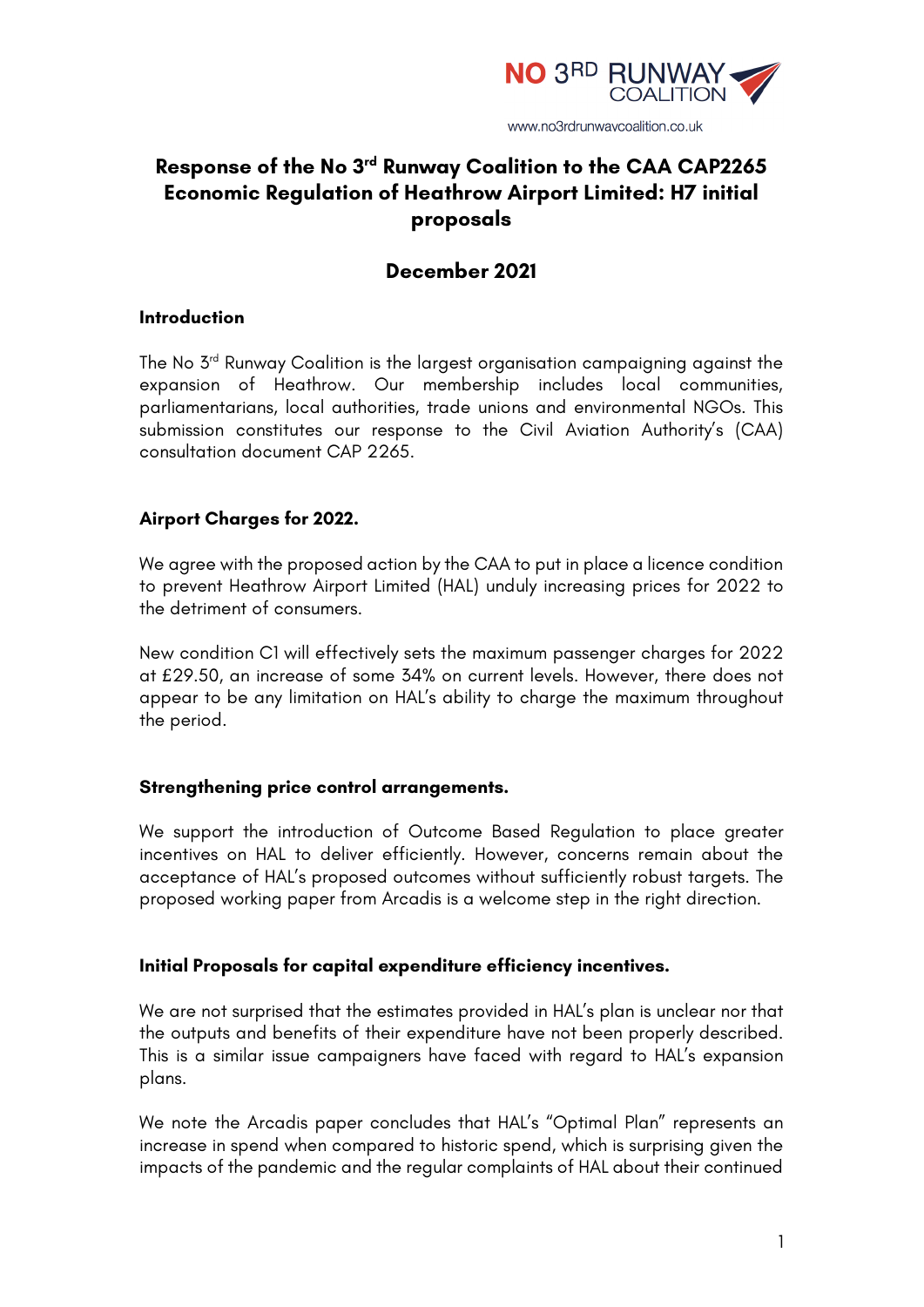

www.no3rdrunwaycoalition.co.uk loss of revenue. Interestingly, ARCADIS suggest that this is not in line with the rest of the market.

# **Projections of passenger traffic for H7.**

There is a significant range in HAL's update Revised Business Plan (RBP) passenger forecasts between the high and low range. The use of mid-case forecasts in the RBP appears far closer to the high-case and thus does not seem to be an appropriate basis for full analysis.

We agree with the CAA view that use of demand shock factor should not be included in passenger forecasting.

The Department for Transport should commit to update *Aviation Forecasts 2017*  by the end of 2022 as all plans for expansion and airspace change at Heathrow are based on these now out of date figures.

### **Projections of HAL's costs and revenues.**

We note that it is quite remarkable that Over the five years of the H7 period, CEPA/Taylor Airey project that HAL's operating expense (opex) would be £801m lower than HAL's forecast, a difference of around 13%. This overestimation appears designed to increase the size of the Regulated Asset Base (RAB) and, in turn, HAL's ability to raise and finance debt, at the expense of its customers.

# **Approach to estimating HAL's weighted average cost of capital & assessing financeability.**

The proposed approach for annual updates of HAL's RAB makes sense given the levels of uncertainty around traffic volumes.

# **Initial Proposals for range of charges.**

Whilst the initial proposals are not as generous as Heathrow would like it seems that the range of price increases proposed for H7 are based on an expectation that traffic levels take time to recover to 2019 levels.

However, it is not clear from the analysis provided by Skylark that the recovery will be as long as HAL assert. We are concerned that should traffic return more rapidly than HAL predict that these higher prices will be baked in, enabling them to make higher profits than is justifiable.